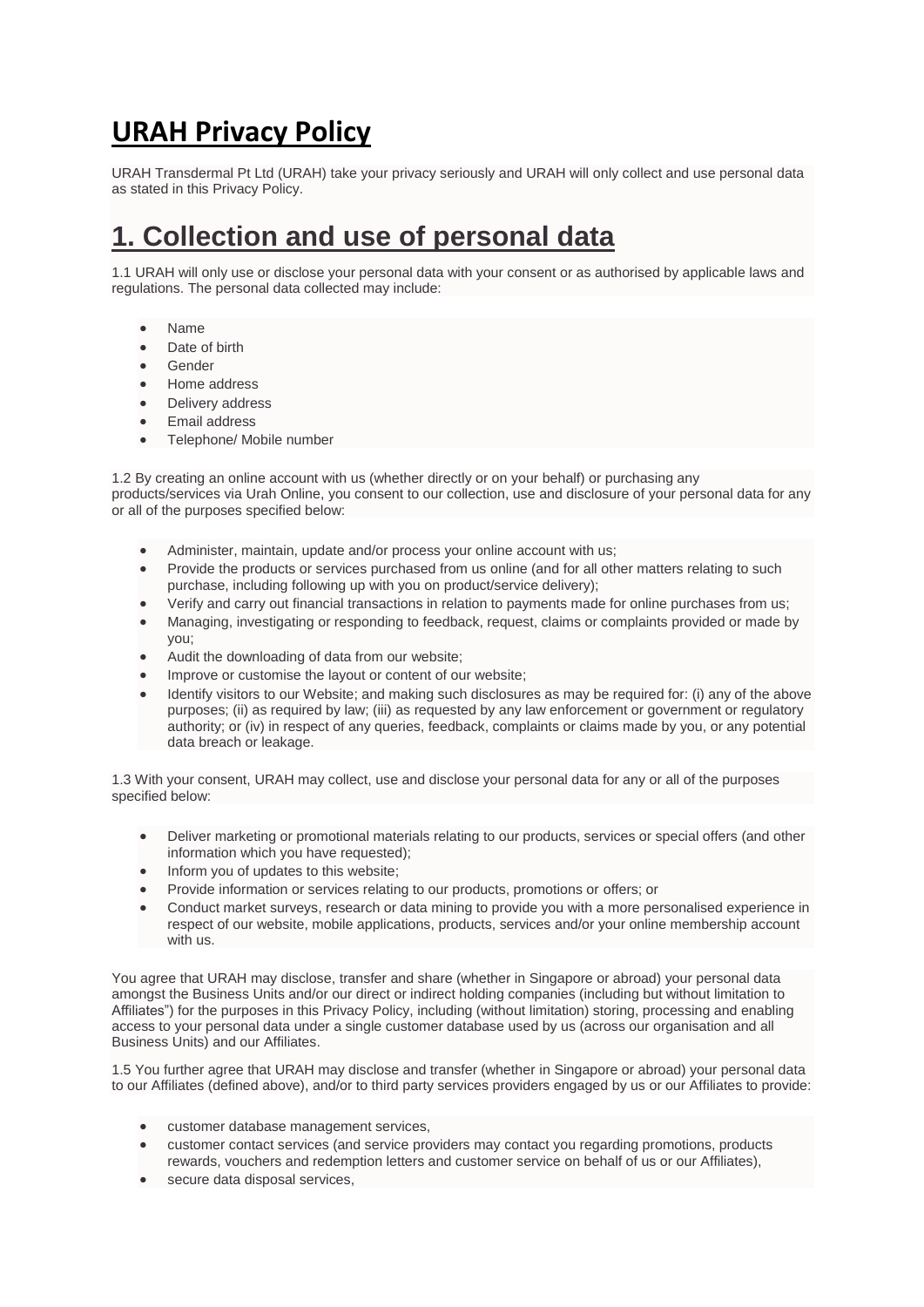- any assistance in relation to the provision of our products or services to you (including, without limitation, processing, effecting and verifying sales, orders, refunds and/or exchanges relating to products available for sale in our shops or through our website, and other customer service),
- hosting, maintenance and/or support services in respect of our website, mobile applications and/or your online account; and/or
- any other front-end, back-end or ancillary services required directly or indirectly to enable us to carry out any of the purposes specified at Paragraphs 1.2 and 1.3 (or a directly related purpose) ("Third Party Service Providers").

These Third Party Service Providers are under a duty of confidentiality to us and/or our Affiliates, and are only permitted to use your personal data in connection with the purposes specified in this Privacy Policy, and not for their own purposes (including direct marketing).

1.6 Your personal data will be retained by us and will be accessible to our authorised employees, our Affiliates and Third Party Service Providers engaged by us for any of the purposes stated in this Privacy Policy. You authorise us to (a) disclose all or any of your personal data to such third parties, and (b) collect your personal data from any other sources available to us (including credit referral agencies).

1.7 Insufficient or incorrect personal data provided to us by you may result in delays or failure in providing the products or services purchased by you.

### **2. Confidentiality of personal data**

2.1 Personal data provided to us by customers or visitors to this website will be kept confidential and will only be disclosed for the purposes stated in this Privacy Policy. URAH may disclose personal data to third parties who perform certain tasks relating to the provision of our products or services to our customers or to visitors to this website. All such third parties are required by us to use the personal data strictly to provide the products or services, and are required to maintain the confidentiality of the personal data.

2.2 Any questions, comments, suggestions or information (other than personal data) sent or posted to this website by customers or visitors will be deemed voluntarily provided to us on a non-confidential and nonproprietary basis. URAH may use, reproduce, disclose, transmit, publish, broadcast or post elsewhere such information in connection with the development, manufacture and marketing of products or services, to meet the needs of our customers or visitors or for any other purpose.

2.3 URAH will only disclose your personal data without notice to you if required to do so by law, or in the good faith belief that such disclosure is necessary to:

- Comply with legal process, or under compulsion of an order of court or governmental agency served on us
- Protect our rights, property or safety, its employees, customers, visitors or others

2.4 This Privacy Policy applies only to personal data collected via this website. URAH are not responsible for the privacy practices or policies of other websites accessible via this website. By activating a link (eg, by clicking on the banner of an advertiser), you leave this website and URAH do not have control over any personal data or any other information you give to any other person or entity after you have left this Website.

## **3. Information collected by cookies**

3.1 Our Website may pass a "cookie" (a string of information that is sent by a website to reside in your computer's hard drive and/or temporarily in your computer's memory). The purpose of a cookie is to tell the web server that you have returned to a particular page, to retain log-in information or to remember preferences and enhance your experience on our website. URAH may allow third parties to set cookies through our website in order to help us manage and analyze the performance of our website. You may set your browser to decline cookies. If you do so, you may not be able to fully experience some interactive features of our website.